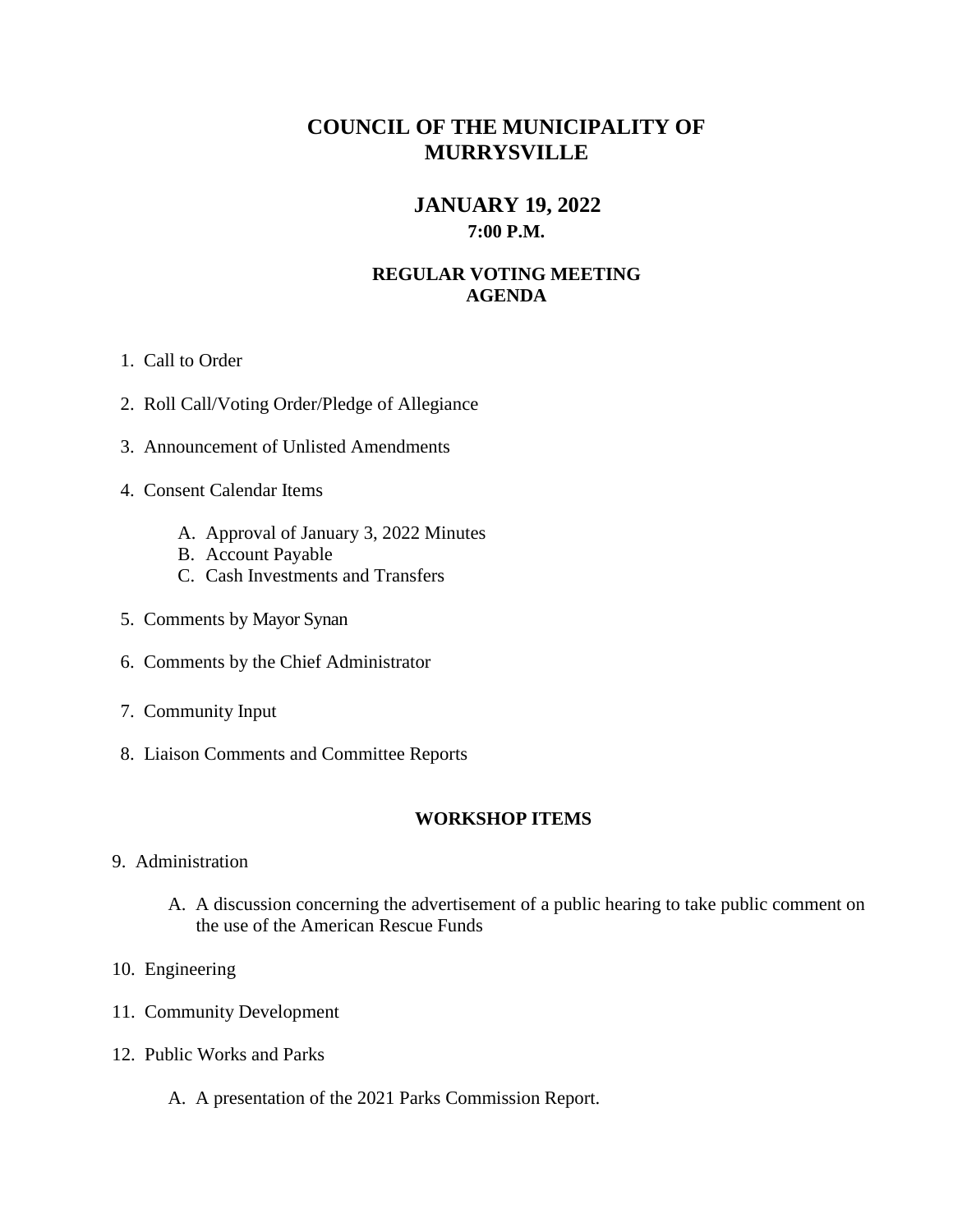B. An update on the neighborhood park survey.

## **COUNCIL ACTION ITEMS**

#### 13. Public Works and Parks

A. Consider authorization to advertise for bids for portable restrooms in the parks.

### 14. Community Development

- A. Consider approval of CU-4-21, a conditional use application for a major timber harvest, 60 +/- acres, tax parcel # 49-04-00-0-044, 5010 Saltsburg Road, R-R zoning.
- B. Consider approval of the Bell/Jackson subdivision plan, a lot line revision and consolidation of parcels 49-04-00-0-020, 49-04-00-0-021, and 49-04-00-0-022 to convey 0.765 acres to parcel 49-04-00-0-021 and consolidate parcels 49-04-00-0-020 and 49-04- 00-0-022, 5024 and 5028 Saltsburg Road, R-R zoning.
- C. Consider approval of Resolution 744-22, a resolution amending the Municipality's Act 537 Sewer Plan to construct a sewer extension eliminating the Murrysville Heights Pump Station.
- 15. Engineering
	- A. Consider approval of a partial bond release for the Murrysville Racquet Club

### 16. Administration

- A. Consider authorization to advertise Ordinance No. 1056-22, specifying the rate of pension contributions with respect to the Police Uniform Pension plan for the calendar year 2022.
- B. Consider acceptance of the resignation of Scott Kelsey from the Recreation Board.
- C. Consider acceptance of the resignation of Barbara Prosdocino from the Recreation Board.
- D. Consider the appointment of applicants to the various Boards and Commissions.
- E. Consider authorization to advertise for a public hearing to take comment on an application for the intermunicipal transfer of a restaurant liquor license into the Municipality of Murrysville by Giant Eagle, Inc.